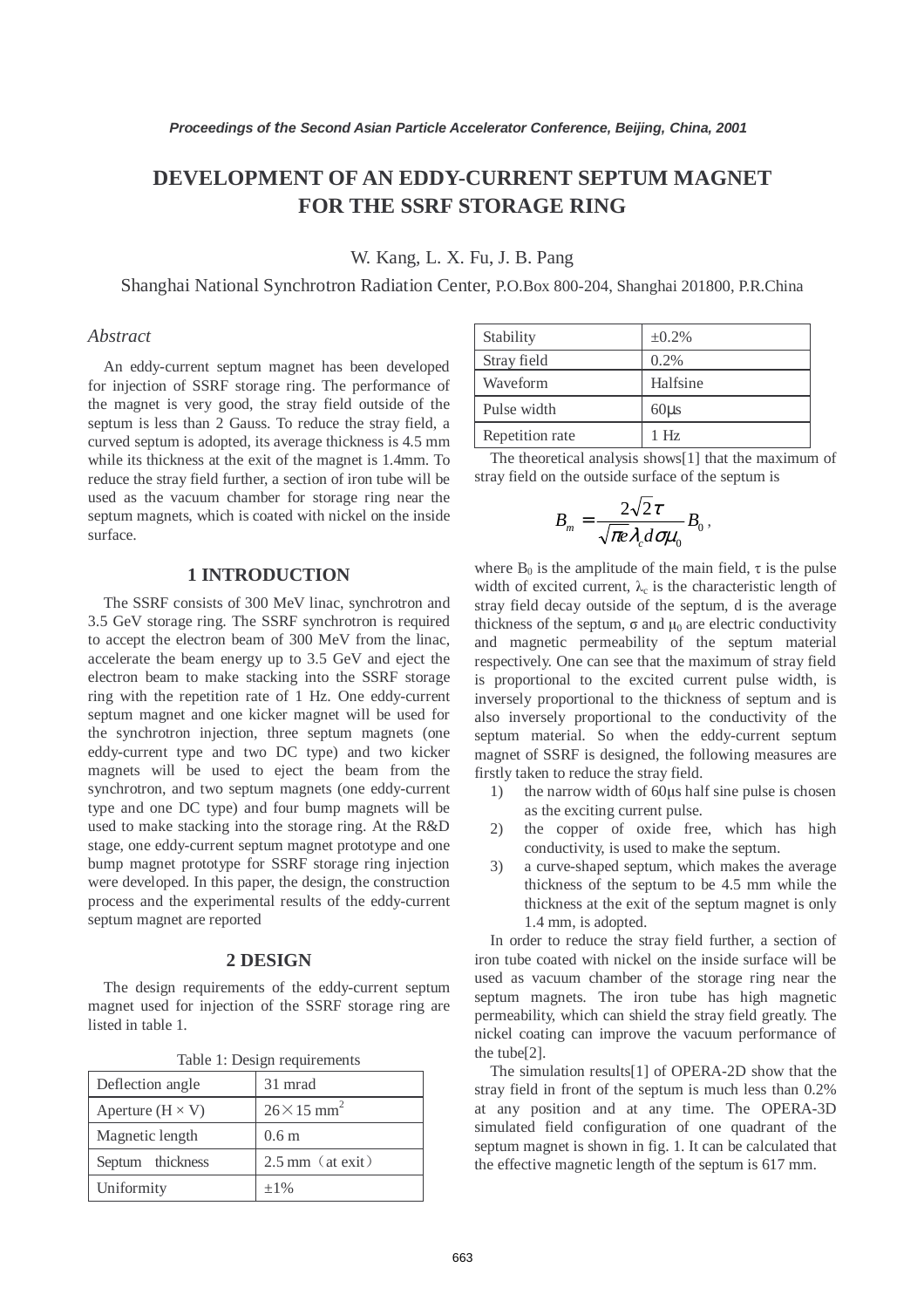

Fig. 1 The OPERA-3D simulated field configuration

# **3 CONSTRUCTION**

Since the eddy-current septum magnet is a kind of fast pulsed magnet, two issues need to be considered carefully. The first one is the eddy current loses in the core. In order to reduce the losses, the core of the SSRF septum is made of 0.15 mm thick laminations stamped from WTG150 silicon steel with C-5 surface insulation coating. The C-5 is a kind of semi-organic material, which has good electric insulation properties and low outgassing properties in vacuum. Secondly, the outgassing properties and the radiation resistance of the insulation material of the core and coil are crucial to the construction of the septum, because all of them will be put into the high vacuum and some of them will be bombed directly by lost electrons and synchrotron radiation photons. The coil, which is wound the return yoke, is made of the oxide free copper tube insulated with Kapton. The copper septum is electron-beam wielded with the surrounding stainless steel plates. The ceramic feedthroughs are used to conduct the coil out of the septum magnet. One picture of the prototype septum is shown in fig. 2.



# **4 MEASUREMENT**

The waveforms of the main field and stray field are shown in fig. 3 and fig. 4



Fig. 3 The waveform of the stray field and main field



Fig.4 The stray field with the iron tube shielding

The maximum of the stray field on bump orbit without the iron tube is 0.53% of the peak of main field, and with the iron tube shielding, only 0.013% of the peak of main field. The stray field distribution in front of the septum is shown in fig. 5,



Fig. 2 The picture of the SSRF septum Fig. 5 The stray field in front of the septum